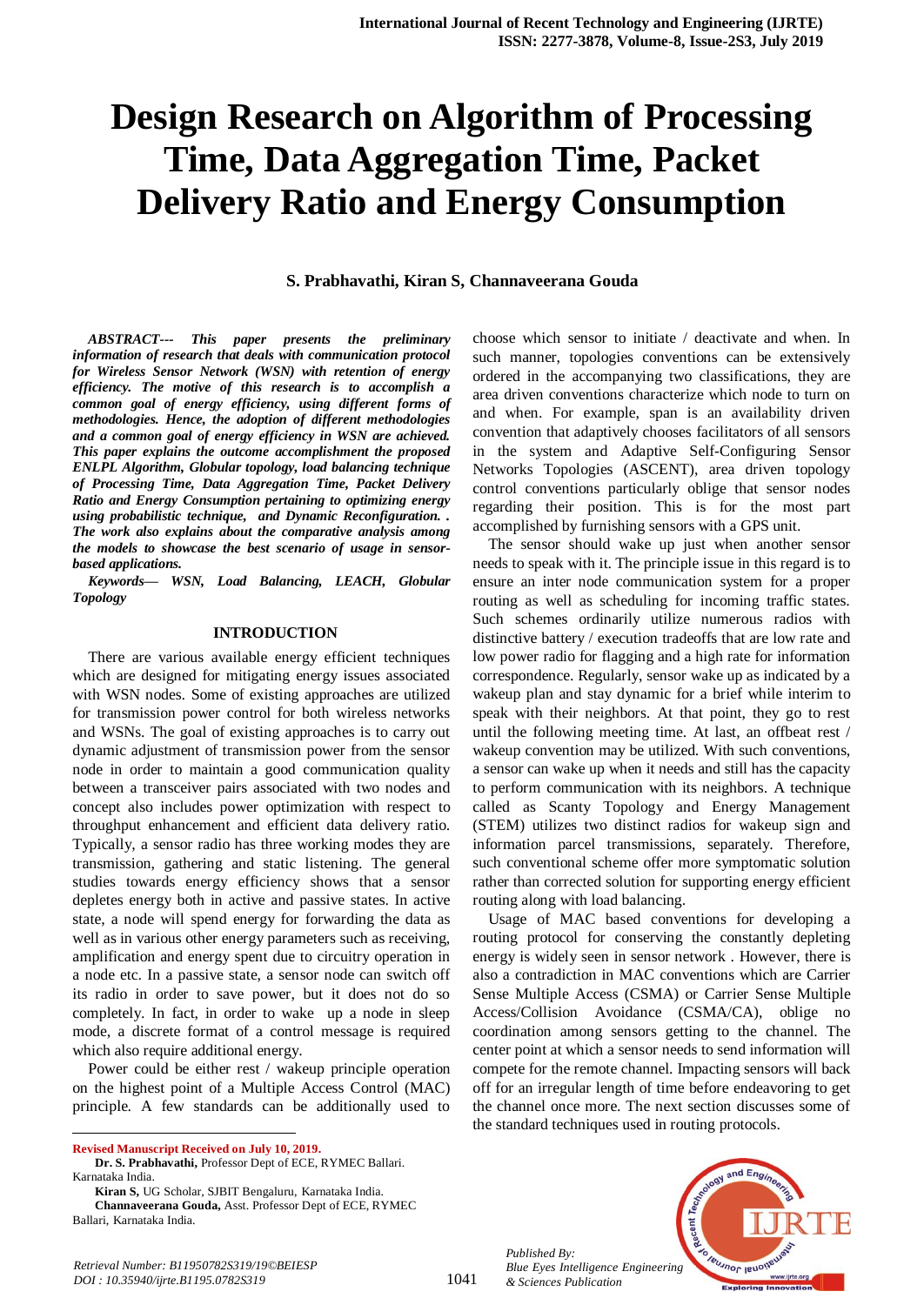#### **DESIGN RESEARCH ON ALGORITHM OF PROCESSING TIME, DATA AGGREGATION TIME, PACKET DELIVERY RATIO AND ENERGY CONSUMPTION**

# **LITERATURE SURVEY**

Prolonging the life time of a sensor network has become more challenging now a day's [1]. Existing research trends highlight that sensor nodes placed in a particular deployment area form a cluster.The cluster head in a cluster which consists of more powerful and computationally efficient resources [2]. The entire cluster heads gather the collected information and retransmit it to a sink node which is also an electronic device used for processing of huge amount of collected data and sending it to the monitor station via a gateway node [3]. Wireless sensor nodes could be utilized for more than one tasks basically it performs multitasking as an example sensor nodes sense and gathers various environmental attributes, perform data acquisition, aggregation with respect to various filtering conditions.

Encryption and decryption also performed before transmitting the data towards a sink/gateway node or some other corresponding nodes of a particular sensor network [4]. Various load balancing techniques have been designed for creating an energy efficient route in between source and destination node in order to enhance the network lifetime [5]. Balamurugan [6] presented a routing protocol called as Fitness-based Routing Protocol (FRP) to improve battery usage during data transmission. The battery utilization of sensors is diminished by selecting the sensors with least jump tally and separation. Genetic calculation is utilized as a streamlining procedure to locate the fitted sensors in view of its energy conservation. The FRP could expand the system lifetime and throughput contrasting with alternate conventions.

Fu et al. [7] proposed another enhanced calculation of LEACH convention which is expected to adjust the battery utilization of the whole system and expand systems life. The new calculation is imitated by MATLAB recreation stage, the outcome results show that both battery effectiveness and systems lifetime are superior to anything that of LEACH Protocol. Kumar et al. [7] presented an innovative Energy Efficient Clustering and Data Aggregation (EECDA) conventional system for the heterogeneous WSNs which joins the idea of energy efficient cluster based transmission and information collection to accomplish a superior execution regarding lifetime and reliability. EECDA convention incorporates a latest cluster head.

Ghotekar and Mehetre [8] reviewed systems which are utilized as a part of remote sensor system for load balancing. Remote sensor system has diverse nodes with distinctive sort of vitality which can enhance the systems lifetime.

# **RESEARCH METHODOLOGY**

ENLPL has adopted the research methodology of analytical and empirical approach. The core agenda was to ensure maximum and effective participation of sensor nodes in selection process of cluster leader using probabilistic logic. Accomplishment of this agenda in return gives an energy efficient communication protocol and its optimization in WSN. The schematic diagram of the proposed ENLPL scheme is highlighted in Figure 1. The initial stage of methodology consists of designing the network model, where aggregated data from sensors are forwarded to the base station via cluster leader. A

hierarchical clustering technique is applied owing to its energy efficiency characteristics with respect to remnant power of sensor nodes.

In order to increase the level of difficulty in order to map with real-time situation, the proposed system will consider initializing with lesser value of initial energy and will be allocated with only 5% probability of selection of cluster leader for every increasing round. The most critical perspective of the design principle is to develop a probabilistic reasoning scheme that can effectively choose the optimal cluster leader and controls other nodes to become cluster leader in consecutive rounds. Candidate nodes have fair amount of energy in order to make them self eligible to become cluster leader in the next round.

This System also considers non-candidate node as those nodes which have significantly less amount of energy and have less possibility of becoming a cluster leader. However, there are fair chances of non-candidate nodes to become candidate nodes in the next round in progression. Prime factor of selection process is again the higher residual energy.



**Figure 1: Schema of Proposed ENLPL System**



**Figure 2: Formations of Clusters**

Figure 3 shows the comparative performance analysis of the proposed ENLPL with the LEACH protocol. For LEACH algorithm, outcome shows that with the increasing number of iteration, number of alive nodes are found to be uniform till 100<sup>th</sup> iteration and then it starts a stiff fall of peaks representing higher extent of energy depletion. Under similar condition, proposed ENLPL has shown the linearlity behaviour of energy curve till 550<sup>th</sup> iterations and started degrading after that.



*Published By:*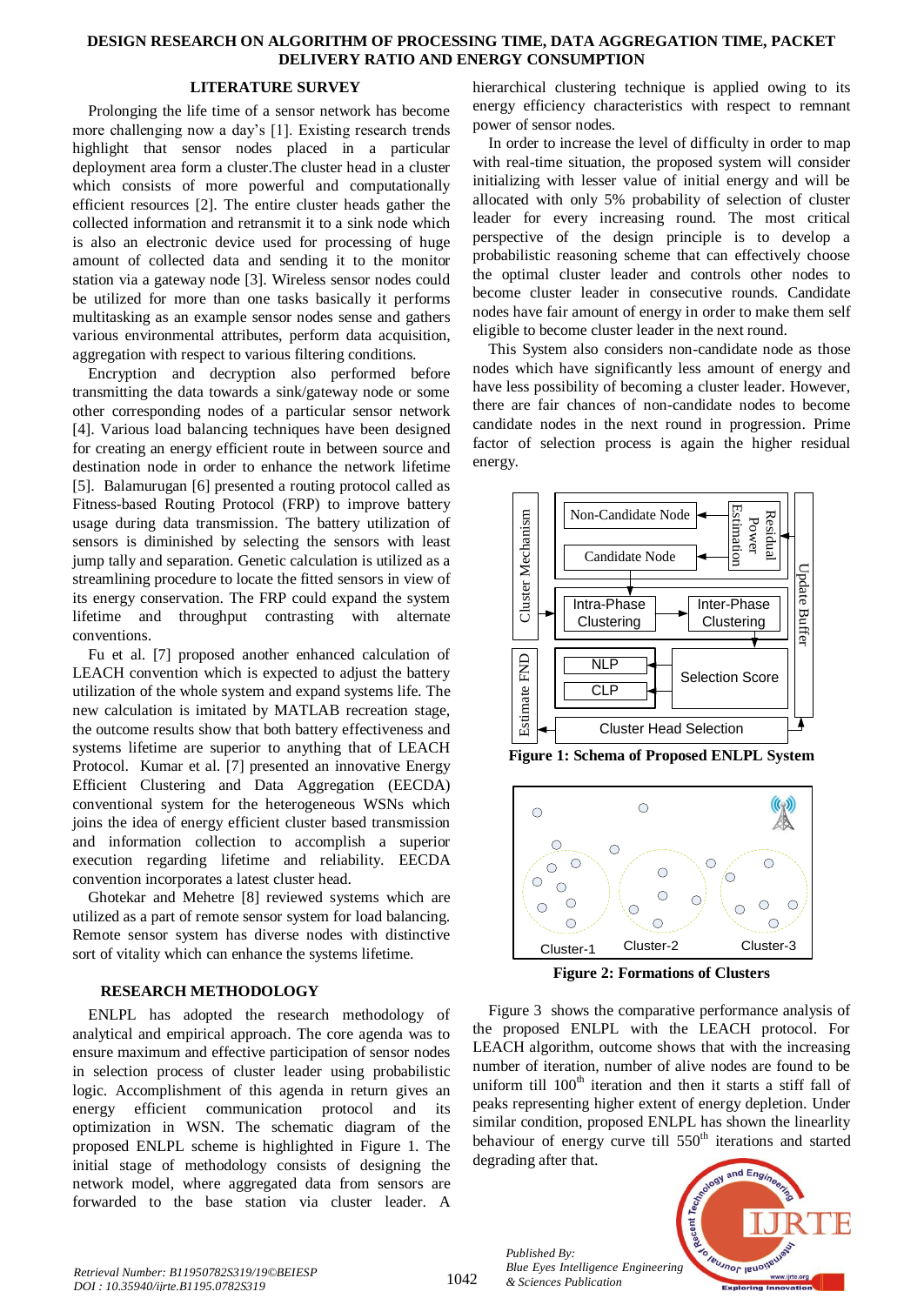

**Figure 3: Number of Alive Nodes vs. Iterations**

The outcome shows that LEACH has stiff declination of residual energy till 140<sup>th</sup> iteration that it maintains uniformity till 290<sup>th</sup> iteration where it witness 100% of node death. ENLPL has also exhibited degradation of residual energy, but 100% of the node death was only witnessed in near to  $700<sup>th</sup>$  iteration as shown in figure 4.



**Figure 4: Impact of Residual Energy on Iterations**

Table 1 show that occurrences of FND surfaces for proposed ENLPL system for approximately on 656 iterations, whereas for LEACH, it was found on 378 iterations. The outcome will mean that proposed ENLPL can offer 65.6% of energy conservation whereas LEACH can offer 37.8% of the energy conservation performance under similar simulation environment.

**Table 1: Comparison of FND parameter for ENLPL and LEACH protocol**

| <b>DELL'ORE PE OVOUGE</b>                     |                                              |  |  |
|-----------------------------------------------|----------------------------------------------|--|--|
| <b>ENLPL</b>                                  | <b>LEACH</b>                                 |  |  |
| 610                                           | 340                                          |  |  |
| 625                                           | 342                                          |  |  |
| 635                                           | 359                                          |  |  |
| 645                                           | 365                                          |  |  |
| 667                                           | 370                                          |  |  |
| 668                                           | 377                                          |  |  |
| 670                                           | 389                                          |  |  |
| 675                                           | 395                                          |  |  |
| 679                                           | 421                                          |  |  |
| 689                                           | 425                                          |  |  |
| 656                                           | 378                                          |  |  |
| $ES_{ENLPL} = [656/1000] * 100$<br>$= 65.6\%$ | $ES_{LEACH} = [378/1000] * 100$<br>$= 37.8%$ |  |  |



**Figure 5: Proposed System Schema**

The outcome is also evaluated for propagation delay. The core reason behind the degraded outcome of Petrioli et. al. is because of non-inclusion of the mobile base station and more iterative operations with the base station using greedy approach resulting in more computational time that degrades packet delivery ratio of the existing system as shown in Figure 6.



The performance of the delay estimation is carried out as graphically presented in Figure 7. Curve shows the level of delay that can be minimized using both techniques in comparative work. System evaluates the cumulative difference of time consumed for carrying out the data aggregation method in the universal radio model that is considered in static sensors with one base station. Owing to more inclusion of computational time in the Petrioli et al. [9], delay estimates are quite high leading to enough computational burdens at the time of communication





*Retrieval Number: B11950782S319/19©BEIESP DOI : 10.35940/ijrte.B1195.0782S319*

*Published By:*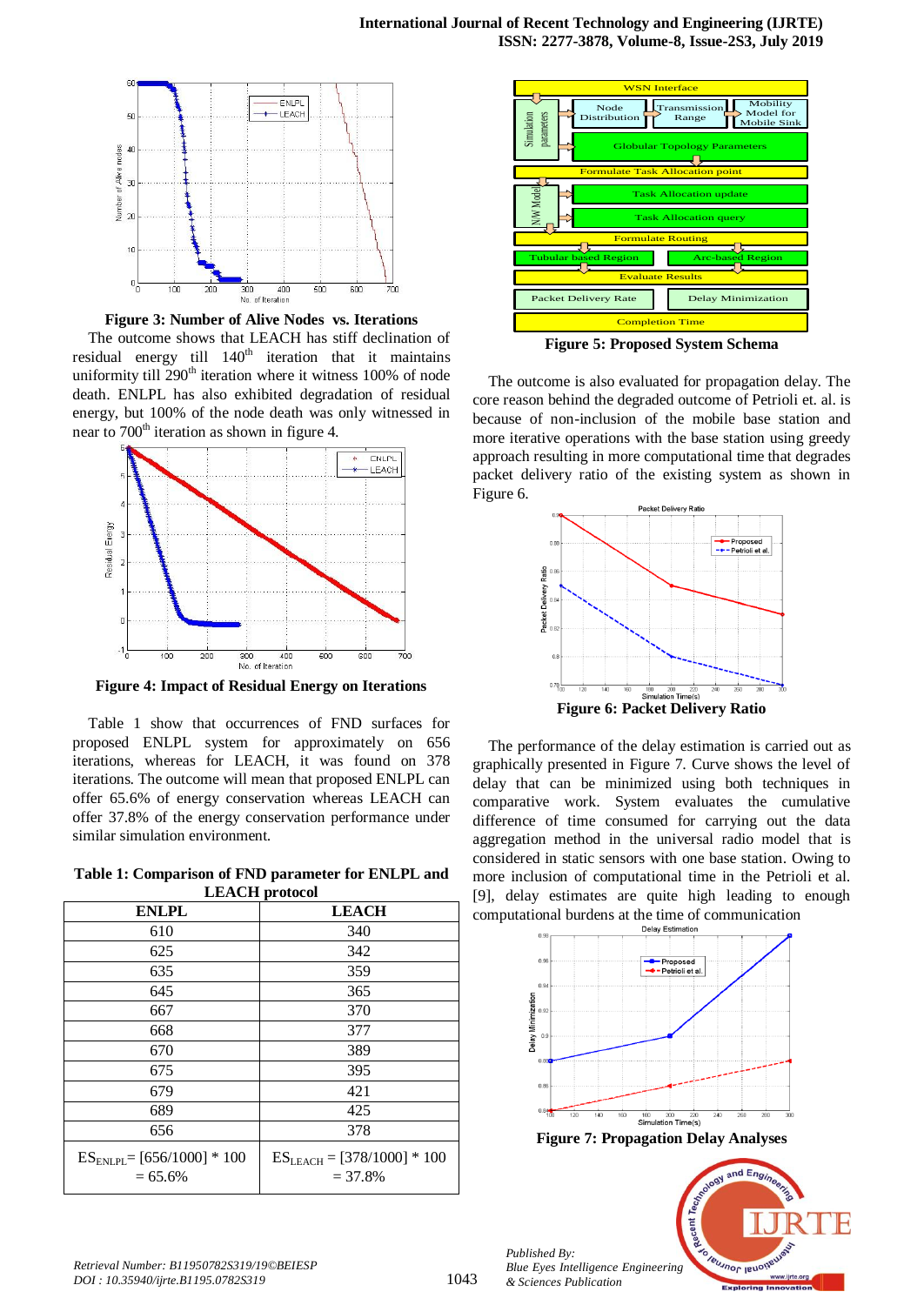## **DESIGN RESEARCH ON ALGORITHM OF PROCESSING TIME, DATA AGGREGATION TIME, PACKET DELIVERY RATIO AND ENERGY CONSUMPTION**

The outcome of the work is evaluated using the job completion time as shown in Figure 8. Outcome shows that proposed system consumes lesser processing time to perform data aggregation. Prior outcomes already infer the better communication outcomes for the proposed work as compared to the standard work undertaken by the Petrioli et al. [9] approach



**Figure 8: Analysis of Job Completion Time**



**Figure 9: Schema of the Proposed Work**

Table 2 shows the outcome for processing time of only the algorithms ignoring the statement for generating graphical outcomes in MATLAB. The evaluation is carried out from 30 to 1000 iterations to check if the increasing iterations have significant impact on processing time. It is quite understood concept that increase of iteration will increase traffic load resulting in increase in processing time. However, the emphasis is only given to understand which technique is better.

**Table 2: Comparative Analysis of Execution Time**

|                   | <b>EXECUTION TIME</b> |       |                        |       |       |                                                 |
|-------------------|-----------------------|-------|------------------------|-------|-------|-------------------------------------------------|
| <b>Iterations</b> | <b>LEACH</b>          |       | <b>Proposed System</b> |       |       |                                                 |
|                   |                       |       |                        |       |       | Core-i3 Core i5 Core-i7 Core-i3 Core i5 Core-i7 |
| 30                | 0.727                 | 0.633 | 0.411                  | 0.047 | 0.021 | 0.012                                           |
| 100               | 0.754                 | 0.657 | 0.419                  | 0.063 | 0.024 | 0.012                                           |
| 170               | 0.734                 | 0.659 | 0.435                  | 0.080 | 0.036 | 0.014                                           |
| 240               | 0.756                 | 0.688 | 0.477                  | 0.092 | 0.048 | 0.019                                           |
| 310               | 0.771                 | 0.692 | 0.481                  | 0.109 | 0.056 | 0.023                                           |
| 380               | 0.800                 | 0.751 | 0.521                  | 0.125 | 0.064 | 0.028                                           |
| 450               | 0.809                 | 0.755 | 0.521                  | 0.146 | 0.069 | 0.035                                           |

| 520  | 0.831                                            |       | $\vert 0.768 \vert 0.535 \vert 0.157 \vert 0.072 \vert 0.039$ |       |                   |       |
|------|--------------------------------------------------|-------|---------------------------------------------------------------|-------|-------------------|-------|
| 590  | $0.8705$   0.789   0.552   0.174   0.072   0.044 |       |                                                               |       |                   |       |
| 660  |                                                  |       | $0.872 \pm 0.792 \pm 0.569 \pm 0.187$                         |       | $0.077 \pm 0.048$ |       |
| 730  | 0.936                                            |       | $0.802 \mid 0.578 \mid 0.209$                                 |       | 0.081             | 0.055 |
| 1000 | 0.994                                            | 0.834 | 0.588                                                         | 0.262 | 0.093             | 0.061 |

**Table 3: Impact of Processor on Execution Time**

| <b>Iterations</b> | <b>EXECUTION TIME</b> |                 |  |
|-------------------|-----------------------|-----------------|--|
|                   | <b>LEACH</b>          | Proposed System |  |
| 30                | 0.727                 | 0.047           |  |
| 100               | 0.754                 | 0.063           |  |
| 170               | 0.734                 | 0.080           |  |
| 240               | 0.756                 | 0.092           |  |
| 310               | 0.771                 | 0.109           |  |
| 380               | 0.800                 | 0.125           |  |
| 450               | 0.809                 | 0.146           |  |
| 520               | 0.831                 | 0.157           |  |
| 590               | 0.8705                | 0.174           |  |
| 660               | 0.872                 | 0.187           |  |
| 730               | 0.936                 | 0.209           |  |
| 1000              | 0.994                 | 0.262           |  |

Table 3 highlights the impact of the different types of frequently used processors although, it is known that there will be increase of computational capability using improved versions of processor, but it is important to understand the difference. The numerical outcome shows that with the increase of processing capabilities, proposed processing time reduces drastically around 10-20% approximately.

# **RESULT DISCUSSION**

The outcome presented in Figure 9 shows that ENLPL is highly appropriate for sensors which require processing of critical information. Various applications in WSN pertaining to habitat and environmental monitoring require sensors to process the data faster owing to the massiveness of the data. So that processed data could be easily compatible with load balancing algorithms in reality. Hence, the model of ENLPL is highly recommended for usage in such application scenario.



**Figure 10: Joint Outcome of Algorithm Processing Time**



*Published By:*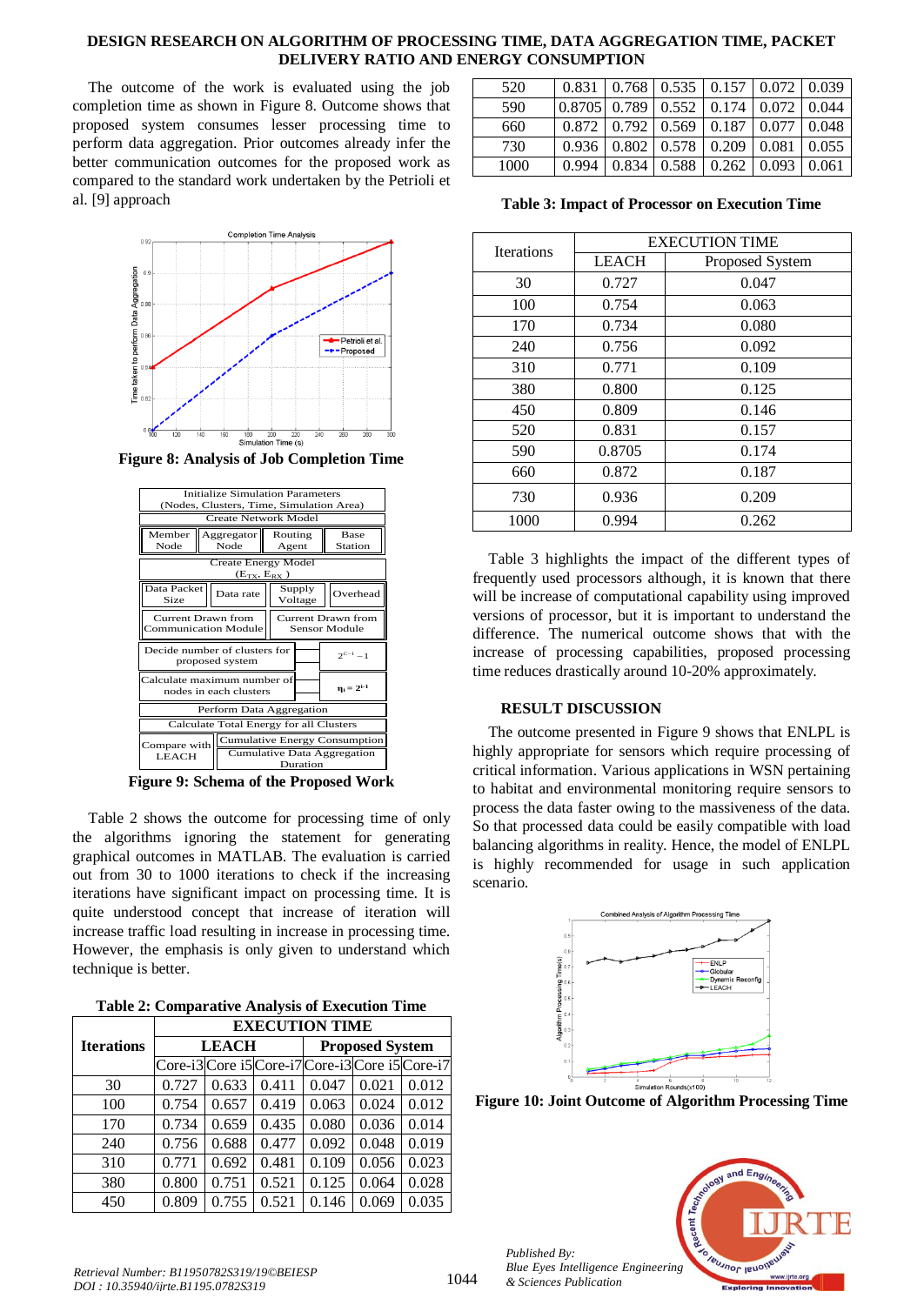The outcome exhibited in Figure 10 clearly shows that Globular topology exhibits superior performance in comparison to dynamic reconfiguration and ENLPL. The prime reason behind this is globular topology introduces a completely novel method to search the destination node using dual-steps of search mechanism. Although, it consumes little processing time in initial search levels, but the more the process runs, the topology posses more heuristic data of routing. Dynamic routing and ENLPL have better time-based performance but owing to much optimization and agent usage, the packet delivery ratio is not as better as globular.



**Figure 11: Joint Outcome of Data Aggregation Time**

Assessing data aggregation time gives a better idea of sensor network efficiency with respect to realistic scenario of application. Reduced data aggregation time will only mean capability of the sensor to transmit the data to sink faster. The outcome shown in Figure 11 highlights that curve corresponding to dynamic reconfiguration has highly minimized data aggregation time and is better in contrast to data aggregation time for ENLPL and globular topology. ENLPL could have better algorithm processing time but it performs optimization in multiple level which calls for increasing time to actually transmit the data from one aggregator node to sink. Owing to simpler search technique and mobile sinks, globular topology could deliver the data faster compared to ENLPL. However, Globular topology uses search-based optimization in two levels and doesn't support dynamic reconfiguration. This results in globular topology not to excel better data aggregation time in contrast to dynamic reconfiguration.



**Figure 12: Joint Outcome of Packet Delivery Ratio**

Packet delivery ratio is the most appropriate performance parameter to understand the effect of load balancing technique developed in proposed work. The outcome exhibited in Figure 12 clearly shows that Globular topology exhibits superior performance in comparison to dynamic reconfiguration and ENLPL. The prime reason behind this is globular topology introduces a completely novel method to search the destination node using dual-steps of search mechanism. Although, it consumes little processing time in initial search levels, but the more the process runs, the topology posses more heuristic data of routing. Dynamic routing and ENLPL have better time-based performance but owing to much optimization and agent usage, the packet delivery ratio is not as better as globular.



**Figure 13: Joint Outcome of Energy Consumption**

#### **CONCLUSION**

This paper presents the combined outcomes of the proposed system with special emphasis on three significant models that is optimizing energy using probabilistic technique, globular topology and dynamic reconfiguration. The outcome shows the comparative performance analysis of the proposed system with conventional LEACH protocol. The paper also explains about the comparative analysis among the models to showcase the best scenario of usage in sensor-based applications.

# **REFERENCES**

- 1. Kumar D., Patel R. and Aseri T.C: Prolonging Network Lifetime and Data Accumulation in Heterogeneous Sensor Networks, Int. Arab J. Inf. Technol, 7(3), (2010), 302- 309.
- 2. Kumar A., Kumar V. and Chand N.: Energy Efficient Clustering and Cluster Head Rotation Scheme for WSNs, (IJACSA) International Journal of Advanced Computer Science and Applications, 3 (5), (2011).
- 3. Taruna S., Kohli S. and Purohit G.N : Distance Based Energy Efficient Selection Of Nodes To Cluster Head In Homogeneous WSNs, International Journal of Wireless & Mobile Networks, 4(4), 243, (2012).
- 4. Sasikala K. and Geetha M.: A Review on Energy Efficient Secure Routing For Data Aggregation In WSNs, International Journal of Engineering Trends and Technology (IJETT), 4. (Retrieved, 2nd Nov, 2015).
- 5. Bouabdallah F., Bouabdallah N. and Boutaba R.: Load-Balanced Routing Scheme for Energy-Ffficient WSNs, In Global Telecommunications Conference, IEEE GLOBECOM, (2008), 1-6.



*Published By:*